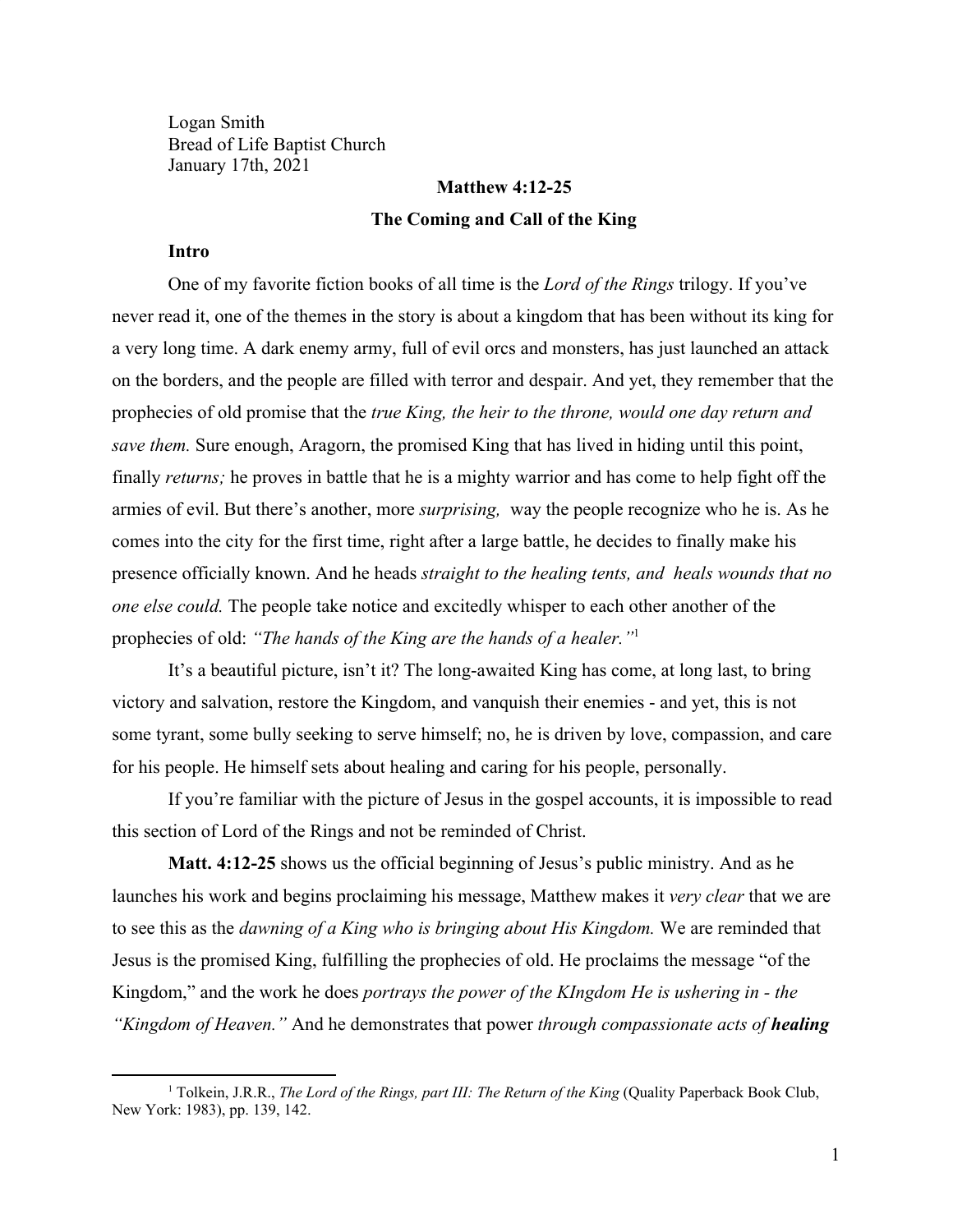*miracles.* He healed "every disease and affliction among the people" and drove out demons  $(vv.23-24)$ .

Like in the Lord of the Rings, where the promised King announced the arrival of his kingdom through "the hands of a healer," so Jesus, the *true promised King,* displayed the power of his Kingdom *through miracles of healing and deliverance.* King Jesus is *loving and compassionate;* he has come to *heal, deliver, save, and redeem a people for himself* - that is how the Great King begins the ministry of His Great Kingdom!

Seeing the great mercy and compassion of Christ, displayed through power, is indeed a great comfort to us. We need to hear that message today. But we also need to be reminded *that He comes as King.* We often love to talk and think about the mercy and compassion of Christ; but perhaps American Christians have forgotten that Jesus comes *as King;* He ushered in *a Kingdom,* and as King, he makes demands on our lives; he claims *all of who we are - he calls us to follow Him.*

So let us look at the beginning of Christ's ministry and the implications it has for us today.

#### **I. The Mission of the King - Jesus is the Light to the Nations (Matt. 4:12-16)**

The public ministry of Jesus officially begins after the arrest of John the Baptist. This signals for Jesus that it is time to move to Capernaum in Galilee - "Galilee of the Gentiles." And we are told this happened in order to *fulfill the scripture* of **Isa. 9:1-2,** as is quoted in **vv. 15-16 -** *"'The land of Zebulun and the land of Naphtali, the way of the sea, beyond the Jordan, Galilee of the Gentiles - the people dwelling in darkness have seen a great light, and for those dwelling in the region and shadow of death, on them a light has dawned.'"*

I think the significance Matthew quoting this particular passage is twofold:

*First,* he is the *dawning light* in the *land of darkness* because his ministry signals the *coming of the promised kingdom,* beginning where the *pains of the exile and judgment of God were first felt in force.*

About a month ago, I preached on **Isa. 9:1-7.** We saw that this area, originally the tribal territories of "Zebulun and Naphtali," now the region of "Galilee," was in the northern section of Israel, on its borders; when Israel fell to the northern enemy of Assyria, *the population of the area changed dramatically.* Many Jews who lived there were *displaced, being taken into*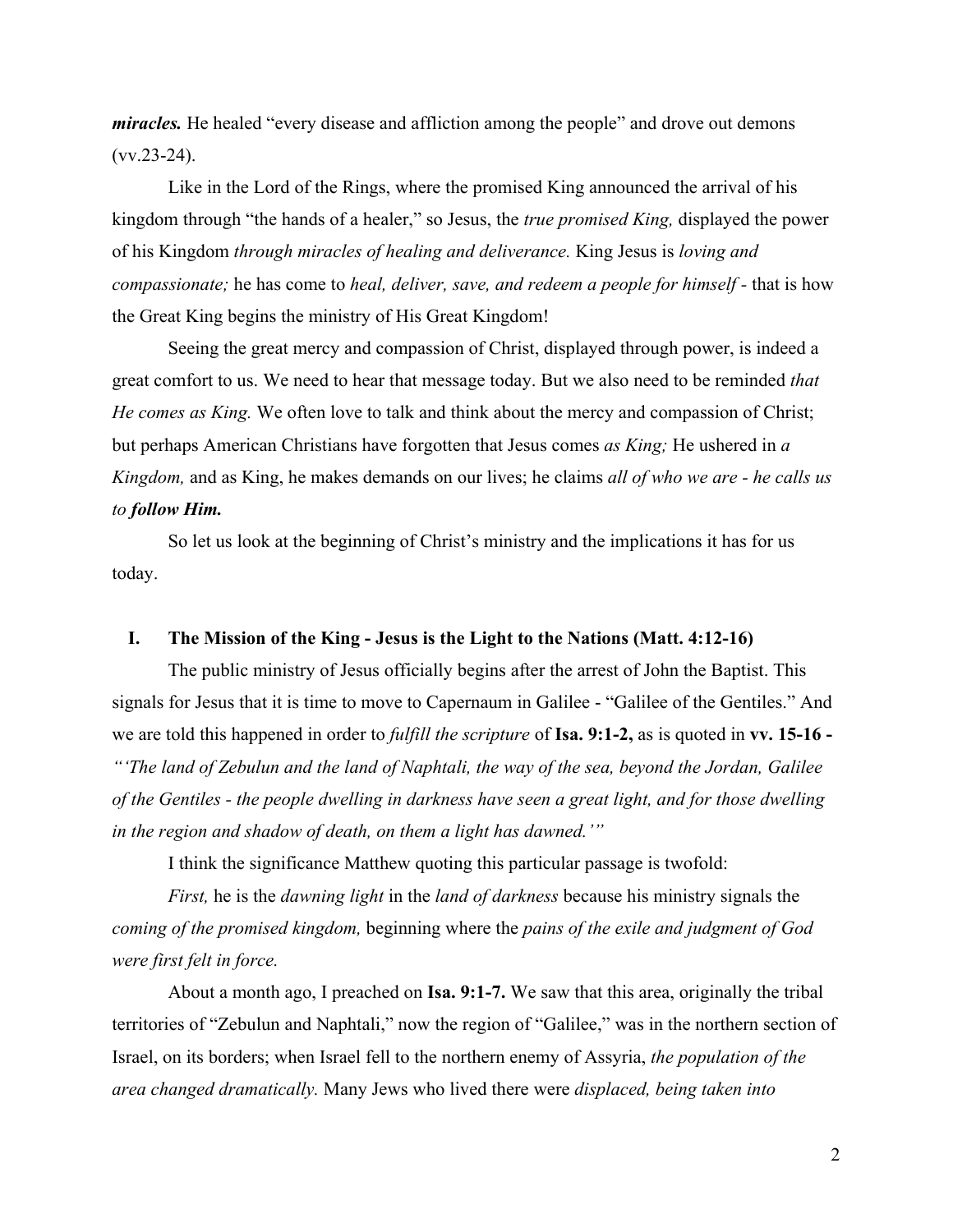*captivity and exile.* The prophecy of **Isa. 9:1-7,** then, was a *message of hope and light to the living in the darkness of hopelessness.* Isaiah promised that a *child* would be born who would be the *promised Messiah - the promised savior and King,* who would *restore the Kingdom and save God's people.* Yet this was no normal child to come; the Son of David is called "*Wonderful Counselor, Everlasting Father, Mighty God, Prince of Peace!"* And Matthew makes clear here that *Jesus fulfills that promise;* as he begins his ministry in Galilee, the **"light is dawning"** because the *mighty God-King is beginning the work of bringing about His Kingdom!* The ushering in of the Kingdom is the fulfillment of Israel's hopes, dreams, and prayers: *God's Kingdom is finally coming! His Savior-King has arrived! His promises are being fulfilled!*

But there is also another significance to this quotation: Jesus came to be a light not just to Israel, but to *all nations in all the world!* Just as we saw in **Isa. 9:1-7** several weeks, *the promise is that his Kingdom will not just be over Israel, but over all the world, over all of Creation!* "Of the increase of his government and of peace there will be no end, on the throne of David and over his kingdom to establish and uphold it with justice and with righteousness from this time forth and forevermore." That is the passage being referenced here at the beginning of Jesus's ministry. The Kingdom he brings will know no bounds; its borders will continue to expand without ceasing, just as the Kingdom itself will never end!

How fitting it is, then, that Jesus begins his ministry, not in **Jerusalem,** but in "*Galilee of the Gentiles."* Because this area was ravaged by foreign enemies, it became heavily populated with *non-Jewish Gentiles* by the time of Christ*.* When the Assyrians dragged many Jewish residents away into exile, they also brought in many *foreign Gentiles - "non-Jews," - who were often from enemy people groups,* to come live there instead. By the time of Christ, many Jews had returned; but it was also heavily populated by "Gentiles" - non-Jewish pagans, seen as foreigners, outside of God's covenant people, and impure enemies.

And **this** is where the light of Christ's Kingdom dawns! Jesus came to the "lost sheep of Israel," first, yes; but he also came to **be a light to all the nations!** Jesus came to *save sinners, from every tribe, nation, and tongue!* Jesus comes to bring hope to the hopeless; mercy to the oppressed; light to those in the darkness; *salvation* to sinners. The hope Christ brings is a *light* that *pierces the darkness of our hearts and lives.* No matter what our background is: no matter what nation or ethnicity we come from; no matter whether we grew up in a "Christian" or "religious home," or not; no matter how "pagan," scandalous, *or outright sinful* our past lives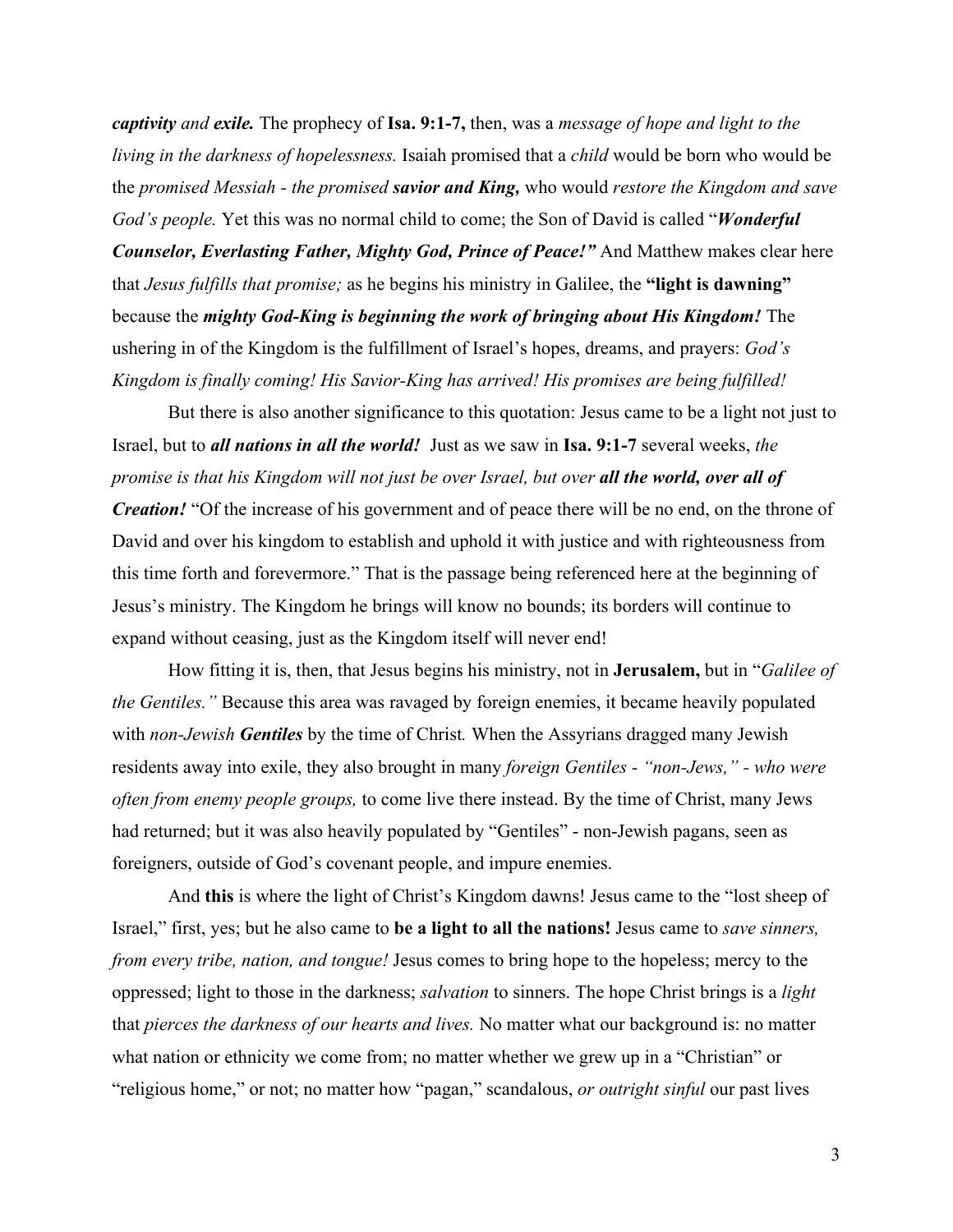have been, whether 10 years agao or 10 hours ago, *the light of Christ can pierce the darkness of your life, and the lives of anyone you know, no matter how dark and lost that life may be.* Jesus Christ came to bring *light in the darkness, hope to the hopeless, and salvation to sinners.*

#### **II. The Ministry of the King - Jesus Demonstrated the Power of the Kingdom (4:23-25)**

We've just seen that the ministry of Jesus's ministry heralds the dawning of His Kingdom. As his ministry officially begins, we see Jesus *proclaim a message* and *perform works.* The *message* of his ministry begins in verse 17, but let's pass over that for a second and come back to it. For now, let's skip down to the *last part of this passage.* In **verses 23-24,** we see the first *works of Jesus's public ministry.* And these visibly demonstrate what Matthew just heralded: they are a demonstration of the coming of Christ's Kingdom by showing the *power and authority of His Kingdom.*

Jesus signals to those in darkness that the *light of the Kingdom,* and the *salvation it brings,* is dawning; and does so *by healing the sick and delivering the demon-possessed.* He heals every kind of disease, affliction, and pain, even long-term cases, such as *seizures* and *paralysis.* Furthermore, *he drives out demons!*

I began this sermon by sharing the illustration of *Aragorn,* the promised King in "Lord of the Rings," who was revealed to the people as both a *mighty warrior* who could save them from their enemies, but also a *compassionate healer* who personally tended to his wounded people. We see *both of those* qualities on display here in these early miracles of King Jesus.

They show Jesus's heart of compassion, love, and tender mercy for his people; he genuinely cares for the sick, hurting, afflicted, and oppressed; he heals, cures, and delivers them from *physical, emotional, and spiritual afflictions.* Our King genuinely cares for each of us, on a personal level! And he cares for us *holistically,* caring for every single one of our afflictions, sufferings, and woes!

But this also shows **Jesus's power and authority to deal with our true enemies: Sin, Satan and Death.** The Kingdom of God is of light, and it drives back the darkness. Every *"disease, affliction, and physical pain"* is a *symptom* of living in a fallen world broken by sin. Not only that, but it this is *a very spiritual world; we need freedom and deliverance not only from our sin and its consequences, but from the spiritual oppression, attacks, and blindness of the Kingdom of Satan.* When Christ begins his ministry with miracles of healing and driving out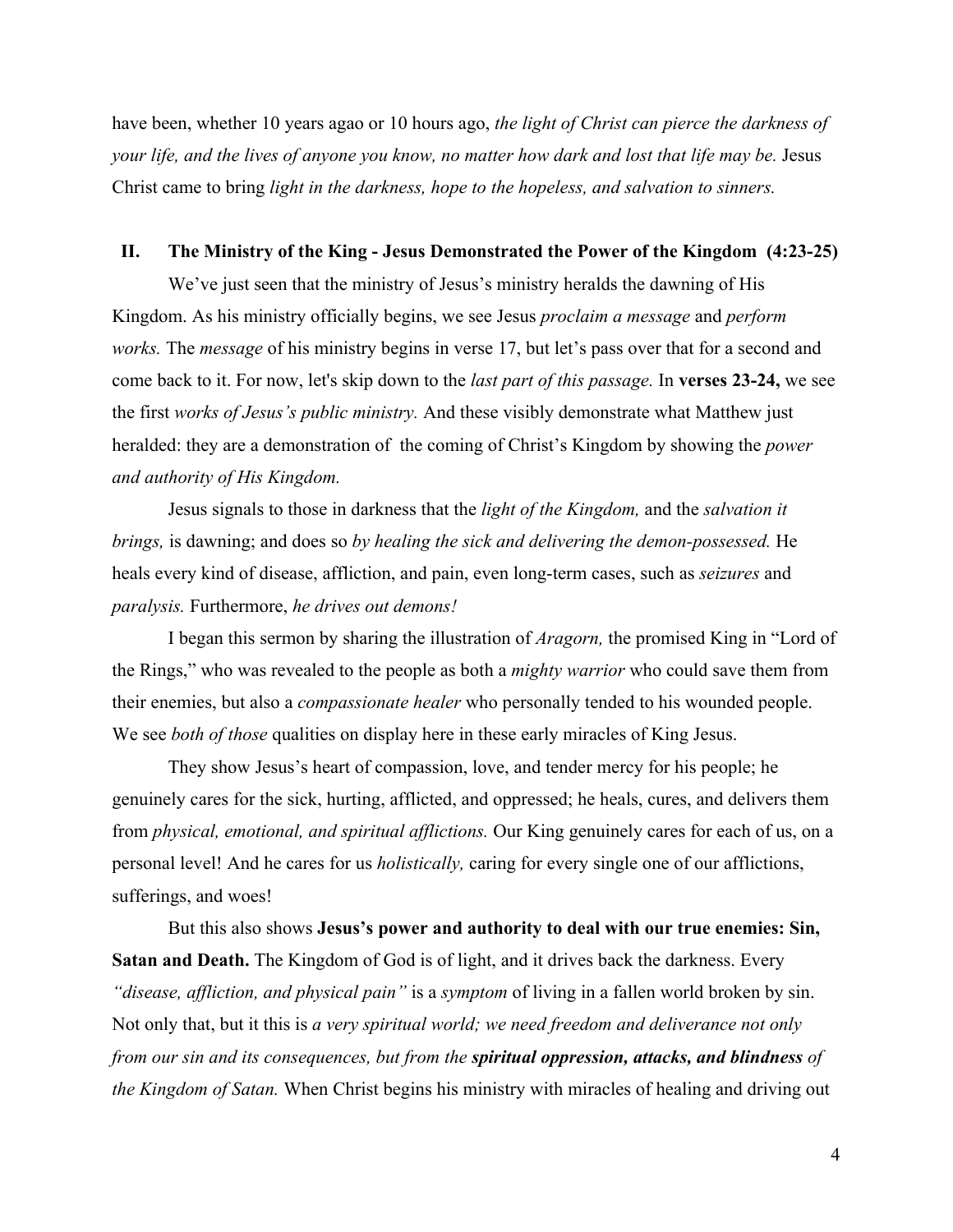demons, he is visibly showing that he has come to *drive back and overturn the Kingdom of Darkness; he came to crush the power and consequences of Sin and Satan.*

This is a *glimpse* of what awaits us when the Kingdom has come in full: Jesus's Kingdom will usher in the New Heavens and New Earth, where King Jesus reigns. There will be no more sin, no pain or sickness or disease - a Kingdom where there is no stain of Sin or its consequences, no power of Satan left to oppress and ravage, no more afflictions of the fallen world, such as disease, physical suffering, or even death. *That* is the wonderful Kingdom Jesus came to usher in and bring His people into. And *that* is what his earthly ministry anticipates.

However, *the Kingdom has not yet come in its fullness.* We live in the **"already but not yet" reality of the Kingdom.** We have not yet entered into the fullness of the Kingdom; that is still our *future* hope. And yet, the Kingdom has *already dawned and broken into this fallen world* in the life and ministry of Jesus. Just as we see here powerfully demonstrated through the work of Christ, so we experience the effects of the Kingdom in our lives, here and now, in Christ. No, we are not promised that we will not get sick, or that every disease or affliction we pray for will be healed. God certainly can and does do this at times, but He doesn't always, and doesn't promise to. But he *has* promised to deal with our sin, the root problem behind all of these various afflictions and issues. That means he *deals with and treats our sin* here and now. When we come to Christ, this same power is at work through His Word and SPirit in us, *applying the gospel to our heart*s - giving us faith, changing our minds, hearts, desires, and wills. As we come to God, aware of our need for His mercy and redemption, we experience the power of the Kingdom as we experience *forgiveness from sins, deliverance from sins, and growth in righteousness and the fruit of the Spirit.* This is because our King, Jesus Christ, has both *merciful compassion on us* and *powerful authority to deliver from our afflictions enemies - even from ourselves and our own sin.*

And all the while, this is a reminder to us of what awaits us, when we enter into the full glory of the Kingdom Christ reigns over: the very Kingdom he brings us into by grace through faith in Him.

**[Transition]** But Jesus didn't just perform works to launch his ministry; from the very beginning, he *declared a message.*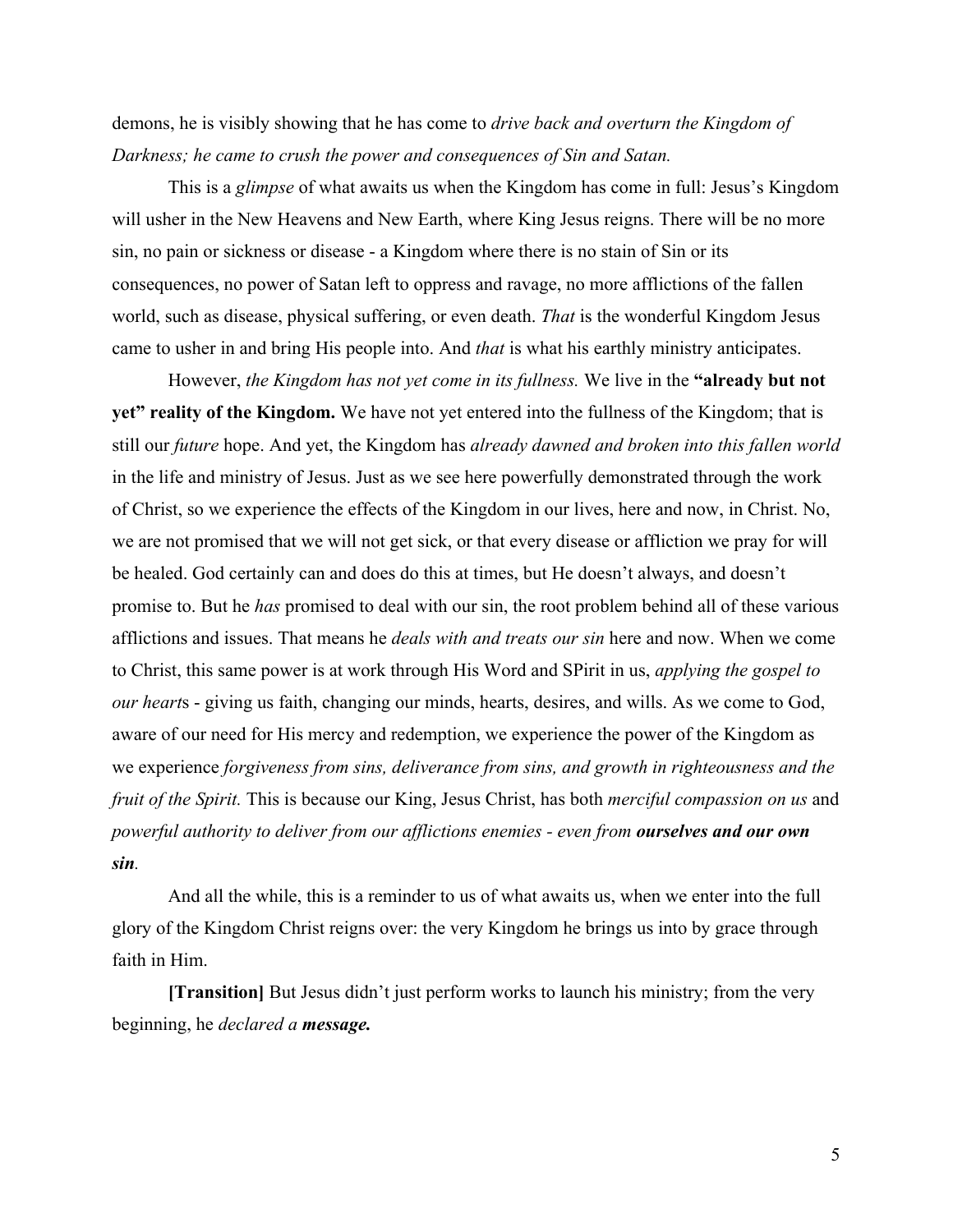# **III. The Message of the King - Jesus Calls Us to Repent and Follow Him as Disciples (Matt. 4:17-22)**

As his work begins in verse 23, Jesus not only performs miracles, but also goes about *"teaching*" and *"proclaiming"* a message: the **"gospel"** -the **"good news" - "of the kingdom" (4:23).** The coming of the **King** and His **Kingdom** is *good news,* ushering in salvation and deliverance - *but only if you are in the Kingdom.* **If you're part of the Kingdom of Darkness, considered an enemy of the King, then news of His coming is** *bad news.* But there's *more good news,* even for those of us who have sinned against the Lord and lived as slaves to Sin - *all who surrender and bow down before King Jesus will be saved and redeemed, brought into the Kingdom, and get to enjoy being part of the winning side!* This is the *good news* of the Kingdom! After all, hear what Jesus proclaims in **verse 17: "***Repent, for the Kingdom of Heaven is at hand."* THis is the message of the King; this is a summary of the *gospel of the Kingdom.* And it is the exact same thing that *John the Baptist* was preaching as well.

Just as we saw last week, John *"prepared the way"* for the King by preaching the need for us to *repent;* we must turn away from the Kingdom of Darkness and turn to the King of the Kingdom of God. Every single one of us is a sinner, who deserves God's wrath. We must turn to Christ in faith, trusting in His *life, death, and resurrection,* believing His grace is sufficient to forgive, save, and redeem us!

We must **surrender;** we must bow the knee of our hearts to King Jesus *in faith.* And he promises *grace and mercy* to *all who come to Him!*

But we must *truly come and follow Him completely.* This is what it means to *repent.* Jesus places a *call,* a *demand,* on each of our lives; the gospel demands a *response.* The call to *repent and believe* in the good news of Christ's grace is not something we just do once in our lives, or even a few times. This call demands *surrendering all that we are to Jesus as King over our lives;* we are committing to *being his disciples; this is a lifelong, life-changing commitment*This is a call to *live our entire lives as followers of Christ!*

This call is demonstrated for us in **vv. 18-22:** "While walking by the Sea of Galilee," Jesus "saw two brothers," Simon, (whom we know **Peter),** and "Andrew his brother." They were fishermen, in the middle of their work. And Jesus simply calls to them, *"Follow me."* He then says the same thing to two more fishermen brothers, *"James… and John."* In Luke, we see more of the story here, telling us how they knew who Jesus was and why they followed him. But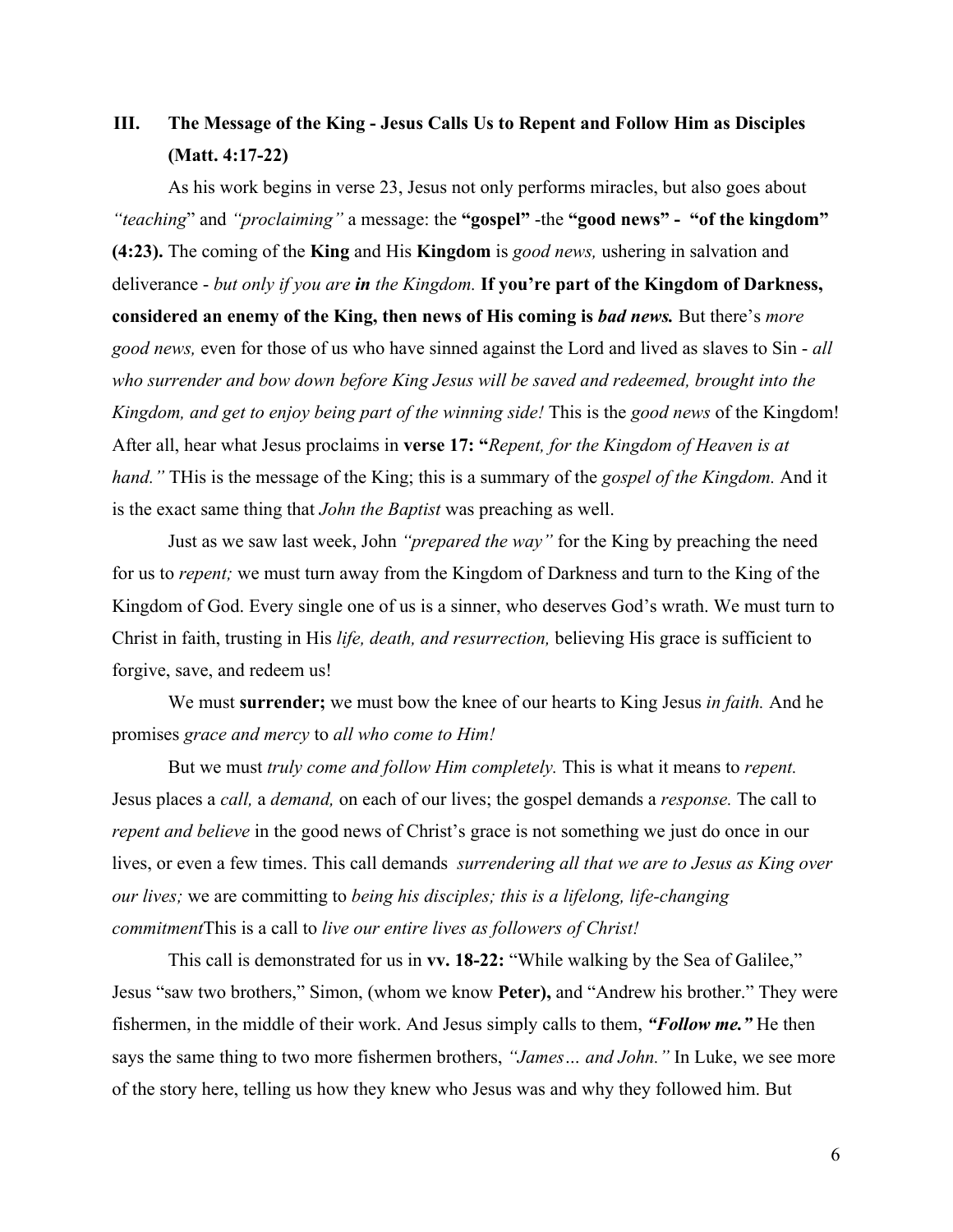Matthew doesn't give those details. And the reason why, I think, is to *emphasize the immediacy* with which they *turn and follow him!* Hear the way they respond: **v. 20,** *"Immediately they left their nets and followed him."* Then, in **v. 22:** *"Immediately they left the boat and their father and followed him."* This was not normal, typical behavior for people; people would sometimes choose to follow a *teacher,* or *rabbi,* becoming his *disciples* and following them everywhere, which is clearly the relationship these men have with Jesus; and yet, that was always at the initiation *of the disciples.* Here, the *rabbi* walks up and *calls the disciples to himself: "Follow me."*

It is a call to **discipleship.** And it is also a picture for us of just what the *call to repent, in response to the gospel, entails for each of us.* We are each called to be *repent* by *turning away from sin, turning to Christ in faith, and then committing to following him as his disciples, for all of our lives.* WIth the same immediacy and urgency of these first disciples, who dropped everything and left their old lives behind, *so we all must turn to Christ and follow Him with all that we are!* This is what it means to be a Christian! To truly repent and believe is to *follow Jesus Christ, becoming his disciples.* We must each be committed to a *lifelong, life-changing relationship* to Christ. And in this relationship, we *trust him, believe in him, learn from him, listen to him, and submissively obey him.* We must *truly follow Christ!*

This is why it is of necessary importance that each of us continue to read the Bible, pray, come to church, be a part of the body of Christ,and continue to grow in the Lord, both turning away from our sin and *striving to follow and obey Christ* in all that we do! If you are a Christian, then you are committed to *being a disciple, a follower, believer, and imitator, of the Lord Jesus Christ.*

**[Transition]** And this call doesn't just shape our own lives, but also changes our relationship to other people.

# **IV. The Commission of the King - Jesus Calls Each of Us to be Disciple-Makers (Matt. 4:19)**

I left out a part of Jesus's *call* to these early disciples. Let's look at **v. 19** again: *"And he said to them, 'Follow me, and I will make you fishers of men.'"* This is a brilliant play on words, and a very well-known verse to many of us. These fishermen are being called to follow Jesus as his disciples; and part of *their own discipleship* will be to become *disciple-makers themselves!*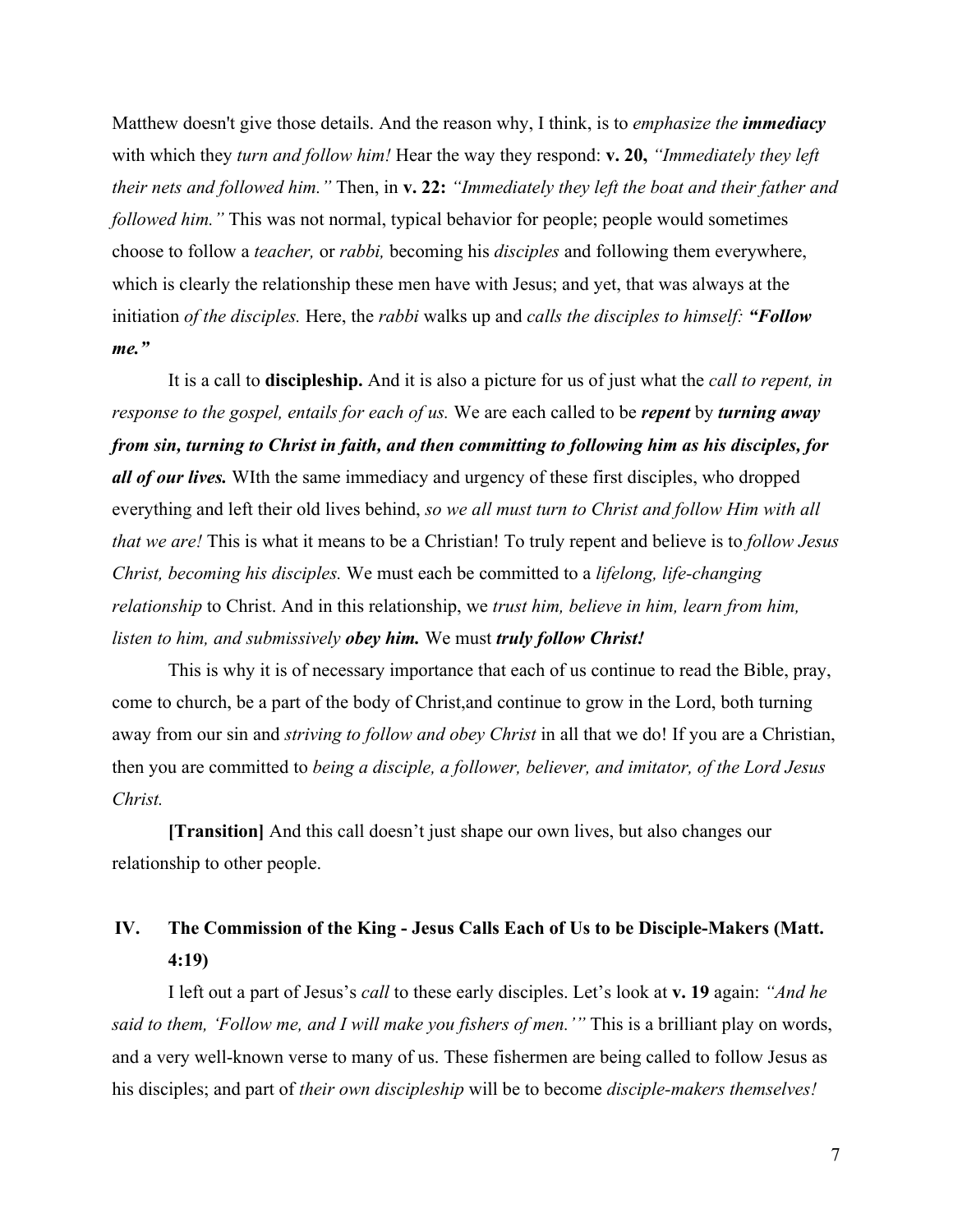Jesus will equip them, and the rest of his disciples, to **proclaim the same message of the Kingdom** and **call other people to repent, believe, and follow Christ as his disciples.** And I believe we are meant to take this part of the call, as well, as an example of what each of us are called to as Christians. As we will see throughout Matthew, the *Twelve Disciples* are being taught what it means to be and live as Christians, and often function as *examples for us.* Therefore, right at the beginning of his ministry, as Jesus proclaims his *message* and demonstrates his *powerful authority,* he *calls his disciples to also become disciple-makers.* And at the very end of this book, after Jesus's earthly ministry is complete and he is ascending to Heaven, Jesus will make this **Commission** explicit *for all of his disciples - "And Jesus came and said to them, 'All authority in heaven and on earth has been given to me. Go therefore and make disciples of all nations, baptizing them in the name of the Father and of the Son and of the Holy Spirit, teaching them to observe all that I have commanded you.'"* **(Matt. 28:18-19).**

Each one of us is called to be a **disciple,** a *follower of Christ.* And part of our following him includes **being disciple-makers.** This is not something that we just leave to the "professionals" or only to be expected of "super-Christians" or those who are particularly gifted. Each and every one of us is *called by the Lord* to participate in *making disciples.* This means we should all strive to participate in **evangelism** and **discipleship.**

### **A. Culture of Evangelism**

A healthy local church strives to have a *rich culture of discipleship,* in which each member, each believer, takes up the task of sharing the gospel of Christ with our friends, family members, coworkers, neighbors, and others in the community. Whether or not there are formal programs, ministries, or methods involved, *the foundational core of our evangelist ministry must be a strong culture of evangelism,* in which we each make sharing the gospel an organic part of our everyday lives.

We are probably used to this verse being applied to evangelism, but it entails not just sharing the gospel, but also **calling people to become** *disciples, followers of Christ.*

### **B. Culture of Discipleship**

Each of us is called to become *disciple-makers,* to take part in the discipleship of others. As we call people to *repent and believe,* we are calling them to *live a life of discipleship, to follow Christ alongside us.* And as **Matt. 28 made clear,** this means *teaching* all that Christ commanded, helping each believer to *grow in the Lord and obey Christ in all things.* Yes, we all